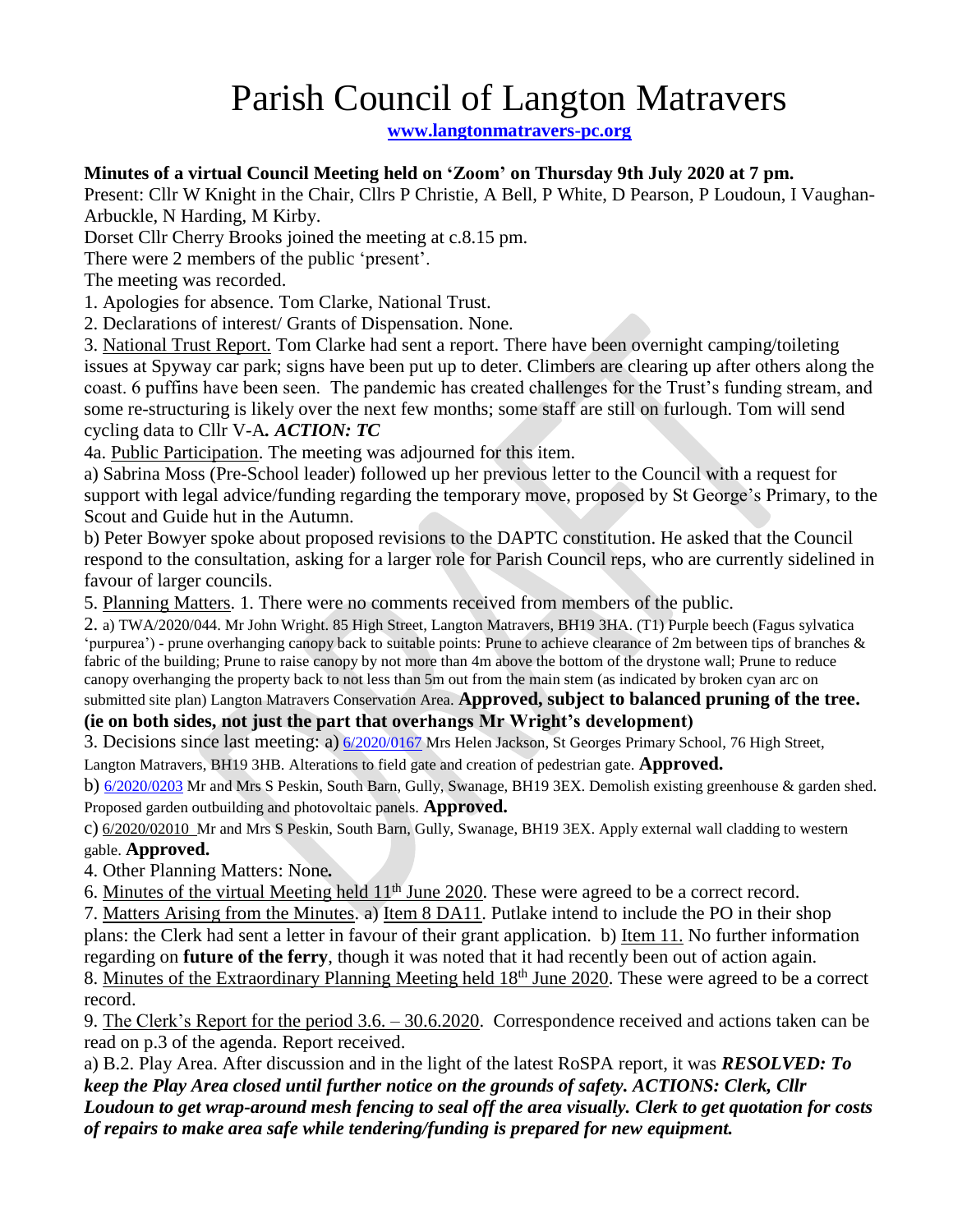b) A14 – Future of Pre-School; temporary move ? After discussion it was *RESOLVED: To send a letter to the Governors of St George's School expressing the Council's serious concerns about the proposal to move the Pre-School to temporary accommodation to enable the Primary to follow Govt guidelines on Covid safety.* Letter to be copied to the Headteacher, Salisbury Diocesan Board of Education, Dorset Council. *ACTION: Clerk.* Ms Moss was invited to contact LMPC with a request for funding to manage the costs of the move and safety provision etc. *ACTION: Sabrina Moss.*

c) A17.Tree and Hedgerow Planting map. It was agreed to pass this on to representatives of the LPA, once sharing of contact details has been agreed. *ACTION: Clerk.*

**The next final date for inclusion of correspondence-related agenda items received between meetings is 4th August 2020.**

10. Chairman's Announcements. None.

Cllr Brooks joined the meeting.

11. Traffic Matters. a). Durnford House-St George's Close footway. It was *RESOLVED: To ask DC Highways to use 'Imprint' as a replacement surface for the pavement from Durnford House to the edge of St George's Close. ACTION: Clerk to contact DC Highways.*

b). Residual Problems with Construction Traffic Management document. *ACTION: Clerk to open dialogue with Aster with the aim of setting up a meeting to discuss aspects of future development.* Cllr Brooks will make sure that LMPC's CTMR document is noted as part of the forthcoming OMH outline application. *ACTION: Cllr Brooks.* 

c). 20mph request. More Bus are not averse to speed bumps or rumble strips on their routes. British Cycling confirm that there is nothing to stop cyclists exceeding to speed limit. Cllr V-A offered to undertake Speedwatch training to encourage others to join in: the council accepted. *ACTION: Cllr V-A*.

4. Dorset Cllr's Report. DC are moving into the 'Recovery' phase of the pandemic, and are decommissioning homeless hostels etc, though Council offices are not yet open. Council meetings are still virtual, with half the Council observing.

12. Natural Burial Site. Cllr Pearson had prepared a paper outlining the proposals and exploratory actions to be taken. It was *RESOLVED: To explore the possibility of making the North extension at Crack Lane Cemetery into a Natural Burial ground. It was further RESOLVED to allow up to £250 for exploratory works.* Cllrs Pearson, Loudoun, Clerk to be Working party.

13. DC Housing Allocation Consultation. Cllrs. looked particularly at the sections relating to rural allocation. It was agreed to respond and seek clarification that current and future s106 agreements cannot be over-ridden by DC criteria, and ask that people qualifying for new RES developments be advised of when bidding will start. *ACTION: Clerk.*

14. DAPTC AGM proposals. It was *RESOLVED: That LMPC propose an amendment of the DAPTC constitution: 'This Council requests the executive committee to further review the constitution and propose all necessary amendments to ensure that the structures and workings of DAPTC fully reflect the issues and views of smaller parish councils by increasing their representation within the executive and its sub committees.' which could either go to the AGM or form part of the revisions to the constitution. ACTION: Cllrs Pearson and Christie to take LMPC's proposal to the next Purbeck DAPTC meeting for discussion. Clerk to feed back to DAPTC.* 

15. Allotment Policy. It was *RESOLVED: To add a clause to the Council's Allotment Policy saying that tenants must remove all rubbish from their plots on termination of tenancy. ACTION: Clerk to revise.* It was also agreed to revise the ALO role to include inspection of plots with outgoing tenants to ensure that plots are left clear. *ACTION: Clerk.*

| 16. Financial Matters: | (1) Additions to Council funds since the last Council Meeting: None. |
|------------------------|----------------------------------------------------------------------|
|------------------------|----------------------------------------------------------------------|

- £ 894.20 Clerk's salary (June).
- £ 22.38 HMRC PC National Insurance payment (June).
- £ 204.00 Ian Bugler, Grounds Maintenance (June).
- £ 478.24 Linda Mc Morrow. cleaning of Public Conveniences + materials (June)
- £ 117.26 SSE Electricity Toilet block  $21<sup>st</sup>$  March- $25<sup>th</sup>$  June 2020.